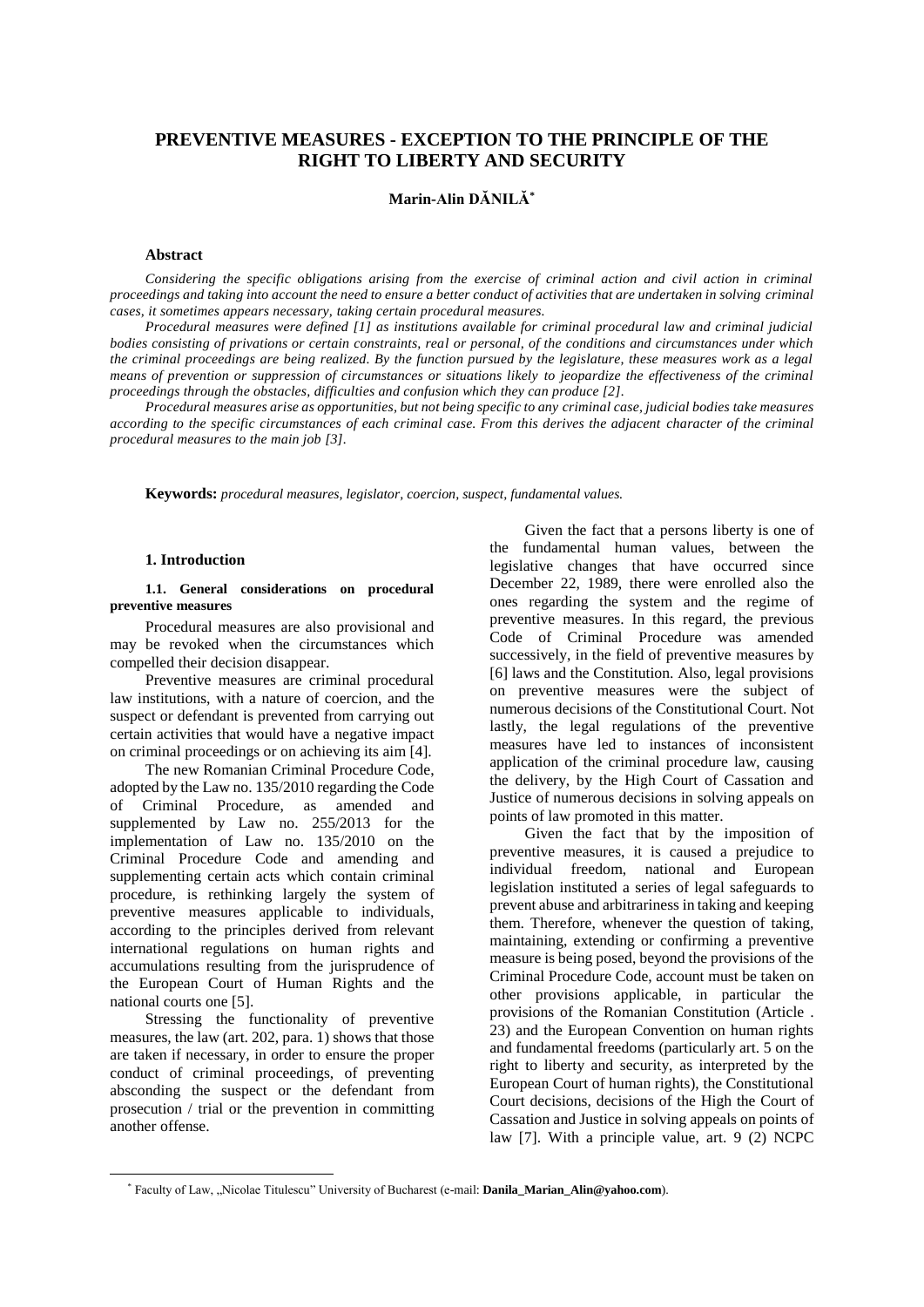states, as mentioned above, the exceptional character that preventive measures must have in criminal proceedings based on the rule established in para. (1) EC.

Incidentally, in full accordance with the values expressed by the European Convention, whenever the Criminal Procedure Code provides for measures during the criminal trial that restrict the exercise of fundamental rights, the legislature has provided that the restriction of these rights is permissible only by law and if it is necessary in a democratic society.

Introducing in the criminal procedure law, in 1990, the provisional release on bail and provisional release under judicial control available to judicial authorities were set as tools for a better individualization of the measure of preventive arrest and at the same time, there was a balance between the prevention custodial and non-custodial preventive measures.

Through the provisions of the Code of Criminal Procedure it has been achieved a conversion of provisional release preventive measures and the interdiction to leave the country or locality in the contents of a single preventive measures, judicial control, provided in two ways, proper judicial review and judicial control on bail.

Being a legislative novelty, in our legislation was introduced the preventive measure of house arrest, measure of restraint by which the defendant is deprived of freedom of movement outside his home.

To conclude on aspects with an introductory character, we emphasize that preventive measures have their basis in the needs created by the highest interests of attaining the criminal proceedings [8], and their regulation in all codes of criminal procedure is another argument on the necessity of such institutions, even if between the fundamental principles of the criminal trial, the presumption of innocence is also a part.

According to art. 202 paragraph (4) the preventive measures that can be placed on the suspect or the accused (as an individual) are: detention, judicial, judicial bail, house arrest and preventive detention.

If there are special reasons justifying a reasonable suspicion that a legal person committed an offense under the criminal law, and only to ensure the smooth conduct of criminal proceedings, there may be ordered the following preventive measures, according to art. 493 par. (1):

a) the prohibition of initiating, or, where appropriate, the suspension of the procedure of dissolution or liquidation of the legal entity;

b) the prohibition of initiating or, where appropriate, the suspension of the merger, the division or capital reduction of the legal entity, began before or during prosecution;

c) the prohibition of patrimony operations likely to involve reduction of the assets or the insolvency of legal entities;

d) the prohibition on concluding certain legal documents, set out by the judiciary;

e) the prohibition on activities likely to those during which the offense was committed.

## **2. Content**

Given that by taking preventive measures the fundamental right of inviolability of the person [9] is being prejudiced, the legislature has established solid procedural safeguards which require strict observance of laws that allow such procedural measures.

Procedural safeguards mentioned above consist precisely in many conditions to be fulfilled cumulatively in order to have a preventive measure. Choosing the preventive measure to be taken is done in the light of its purpose, seriousness, the manner and circumstances of committing the offense and the person against whom it is taken.

In order to take preventive measures, there must be realized cumulatively a number of general conditions, analyzed below.

I. To be evidences or indications which point to the reasonable suspicion that a person has committed a crime.

We consider as superfluous establishing this first condition for taking a preventive measure, because preventive measures, species of the procedural measures, involv necessarily the existence of a legal framework or the phase of the proceedings, which can not exist without evidence or indications of which results that an offense has been committed [10]. Also, being personal procedural measures, the decision on taking certain preventive measures implies the existence of the suspect quality (only for assumption of apprehension) or defendant (for the other preventive measures).

In these circumstances, when it is determined the opportunity of taking any one of the preventive measures in the law, in the case file there is necessary an evidence on which was ordered the prosecution against a specific person or the initiation of criminal proceedings, procedural acts that have in common the premise of a reasonable suspicion that the person committed the offense.

II. Preventive measures are necessary in order to ensure the proper conduct of criminal proceedings, preventing the suspect or the defendant from absconding prosecution or trial or to prevent commission of another offense.

By regulating this requirement, the legislature established the driving force in making any preventive measures, namely to ensure the proper conduct of criminal proceedings. It is estimated that this objective is ensured by preventing the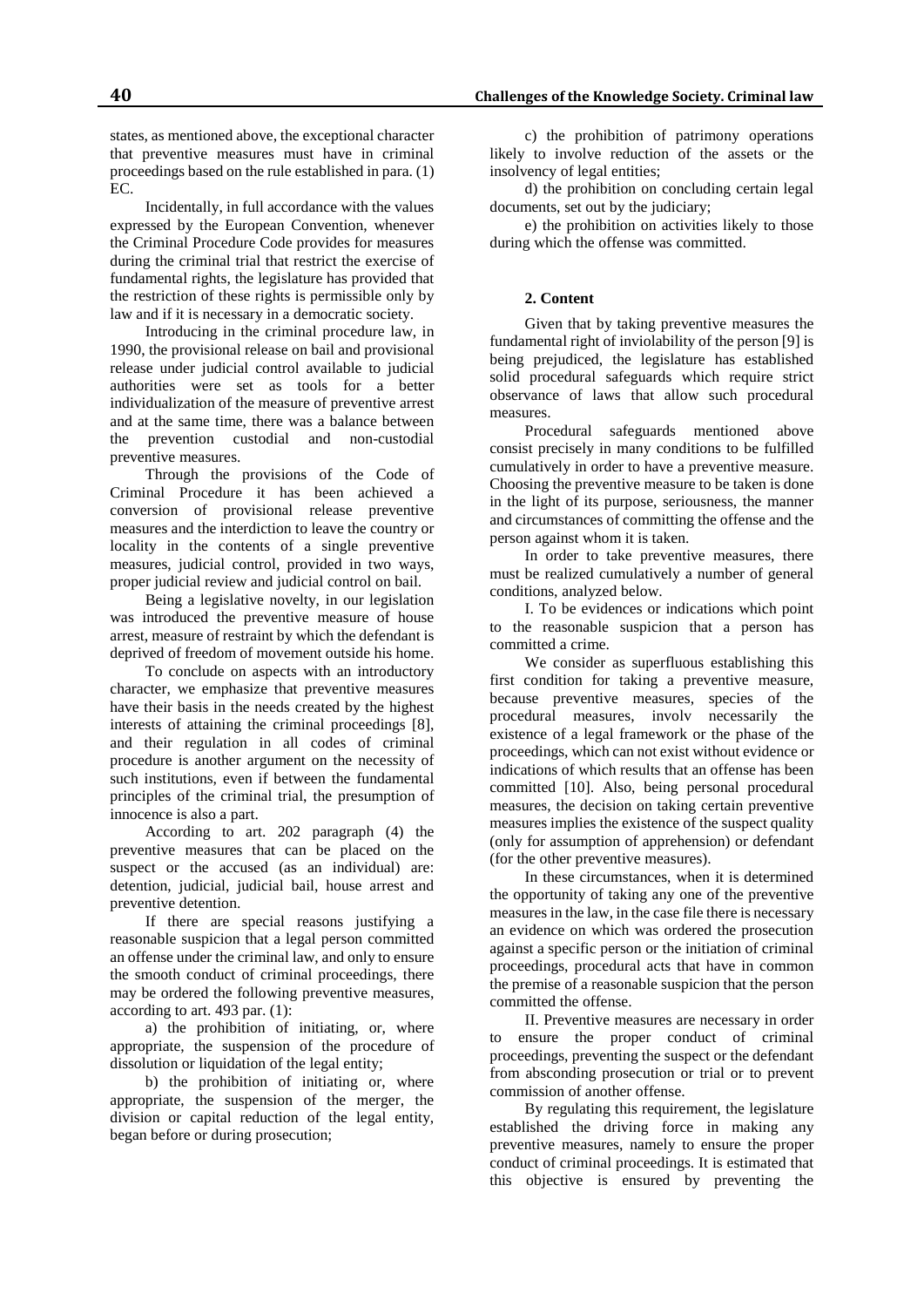absconding of the suspect or defendant from carrying out judicial activities. Additionally, by taking preventive measures, it cand be aimed the general prevention, by preventing new crimes.

III. The preventive measure must be proportionate to the gravity of the accusation against that person on whom is taken and necessary for achieving the goal through its arrangement.

In connection with this condition, some work [11], estimated that between preventive measures and the system of criminal sanctions is needed a certan consistency, because, in this view, the state of freedom in criminal proceedings should correspond, to a certain extent, to the one existing after the criminal sanction and beig given the seriousness of the accusation on the person against whom criminal repression begins during prosecution or trial of the case.

In this respect, it is considered that a criminal sanction would be inappropriate as a non-custodial completion of a trial in which the defendant was found in custody. Such a situation would be likely to highlight a certain disparity between hardness or the harshness ritual in criminal trial and the penalty imposed as a result of its conduct.

IV. There has to be no cause preventing the exercise of criminal action or movement.

V. The suspect or defendant must be heard in the presence of the chosen or appointed ex officio lawyer.

From all the rules of criminal procedure results that these five general conditions must be met for any of the preventive measures taken by the law. Beside the general conditions set out above, in order to take certain preventive measures (eg, detention, judicial review, etc.) are required also some specific conditions.

In order to ensure personal freedom, our legislation provides that preventive measures are taken, usually by the judge of rights and freedoms, the judge of preliminary chamber or court (depending on the phase in which the criminal proceedings are) and prosecutor, the only measure that the criminal investigation authorities can take is retaining for less than 24 hours.

According to Art. 203 par. (1), the detention measure may be taken against the suspect or defendant by the criminal investigation body or by the prosecutor, only during prosecution. The procedural act during wich the decision of ordering the detention is the decree. Regarding the enforcement of detention, the prosecuting authority will draft a letter to the administration of the prison where the suspect or defendant will be executing [12] the preventive measure.

Judicial review and judicial control on bail may be ordered against the defendant by the prosecutor or judge of rights and freedoms during the phase of criminal prosecution, by the judge of

preliminary chamber, during the procedure of preliminary chamber, and by the court during the trial. The procedural act when the prosecutor takes the decision on measures as judicial review or judicial control on bail is the decree. This preventive measure it is ordered by the judge of rights and freedoms, preliminary chamber judge or by the court when reasoned.

In order to implement preventive measures, the judicial authority shall notify, through a letter prepared under art. 82 of Law no. 253/2013 on the execution of penalties, educational measures and other non-custodial measures ordered by the court in criminal proceedings, the institutions able to monitor compliance with the obligations imposed on the defendant.

Preventive measures of house arrest and detention shall be ordered against the defendant by the judge of rights and freedoms during the phase of criminal prosecution, the judge of preliminary chamber, the procedure preliminary chamber, and the court during judgment. The procedural act ordering these preventive measures is a motivated decision. Regarding the execution of preventive arrest the competent judicial body will issue an arrest warrant.

Regarding the content of the act which disposes a preventive measure, the current regulation does not contain express provisions showing common elements that must be included in the procedural act.

The rightfull cease of preventive measures is a legal obstacle in maintaining them. So, whenever the law provides that the preventive measure ceases, the court is obliged to order its dissolution.

In art. 137 of the Criminal Procedure Code were previously laid down general provisions regarding the act of taking preventive measure. Thus, in the act ordering any of the four preventive measures were indicated: act that was the subject of the accusation or indictment, the legal text where the punishment provided for the offense was mentioned. Assuming detention and arrest, the act taking these measures should indicate the additional case provided for in art. 148 and the concrete bases of which arose its existence. In the case of the obligation not to leave the city or country, the document that such action had to show concrete reasons that have determined the measure, without referring to any of the cases provided for in art. 148.

Cases where preventive measures rightfully cease are provided for in art. 241, ranked in cases of general cease, applicable to all preventive measures, and specific cases only regarding arrest and house arrest.

General cases of legal preventive measures cessation.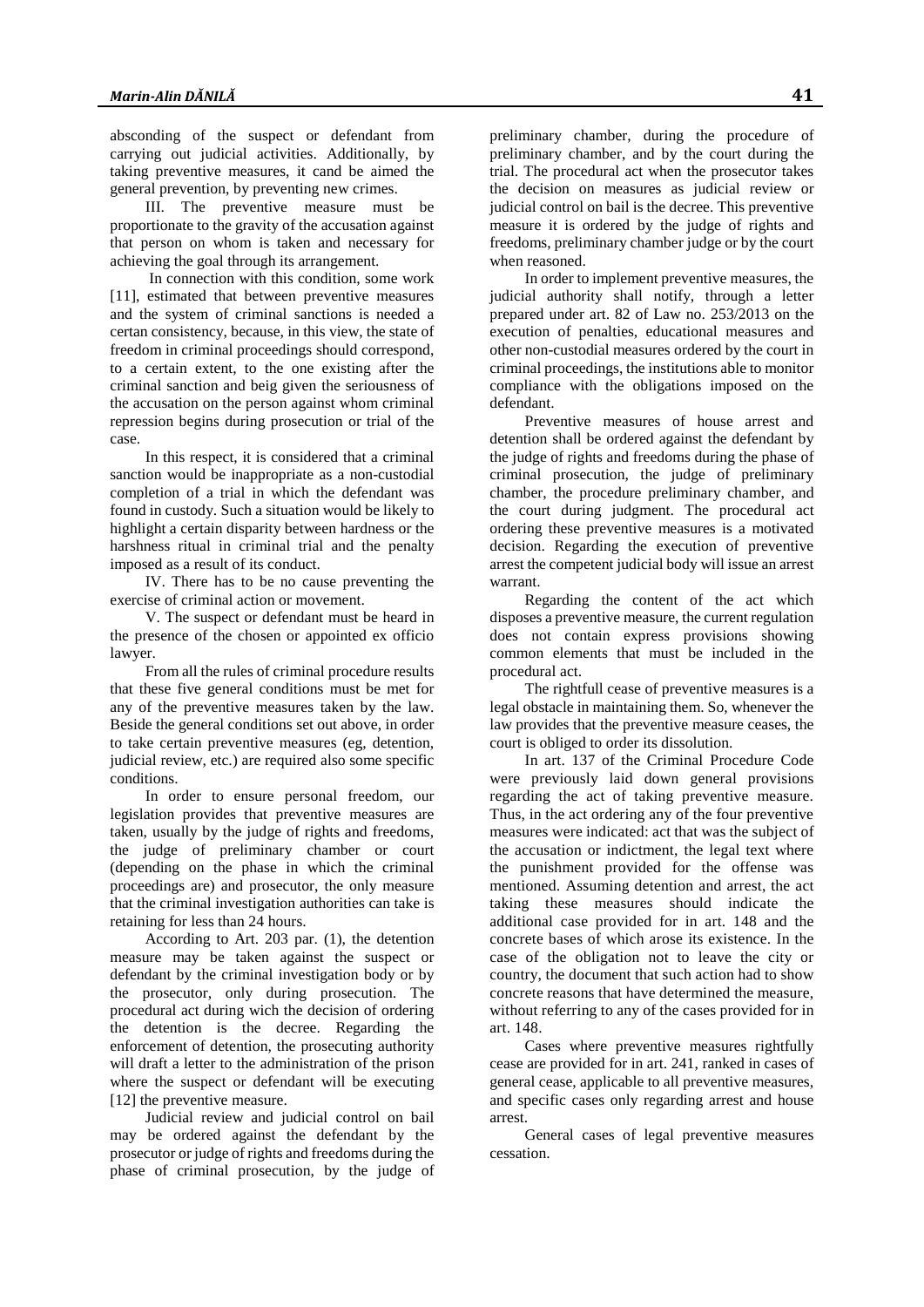First, preventive measures cease on deadlines provided by law or determined by judicial bodies.

Arguably, it can be said that the deadlines provided by law in cases where preventive measures were placed on the maximum length of time limits provided by law are expired; for example, the preventive arrest of the defendant ceases as it had been taken for 30 days and that period expired. Thus, the period of the arrest of the defendant is not more than 30 days and after such period, during prosecution, if it wishes to maintain this measure, the judge of rights and freedoms has a constitutional and criminal obligation to decide to extend the arrest.

When the judicial body has set a preventive measure for a period longer than the maximum period provided by law and this deadline set by the judicial body has elapsed, it can be said that the measure of prevention has rightfully ceased as it was the deadline set by the judicial body.

Preventive measures shall be stopped automatically or under the circumstances when it was given a solution for the suspect or defendant to be exonerated from criminal liability. In this respect, art. 241 paragraph (1), lit. b) indicates that preventive measures shall automatically be stopped in cases where the prosecutor has a solution not to indict or the court gives a solution to pay, giving up criminal proceedings, waiving penalty, postponing the penalty or suspension of sentence under supervision, although not final.

Also, according to art. 241, paragraph (1), lit. c) preventive measures cease the date of the final judgment, when the defendant was convicted. Lastly, preventive measures cease in other cases specifically provided by law. By this expression are considered to be covered art. 399, para. (3) according to which preventive detention measures cease while court issues:

a) An imprisonment not more than the duration of detention and arrest;

b) A prison sentence, suspending the execution under supervision;

c) A fine penalty, which accompanies imprisonment;

d) An educational measure.

## **3. Conclusions**

It is also thought as being still relevant the jurisprudence of the Supreme Court in solving the appeal on points of law, prior to the current Code of Criminal Procedure, which established that in case of the court's failure to check, during the trial, of the legality and validity regarding the preventive arrest of the accused before the end of the period provided by law, draws the rightfull cease of preventive arrest and an immediate release of the arrested defendant. Although the decision relies only on stopping the preventive measures, it is considered that the failure

to check the legality and merits of any preventive measure by the judge for preliminary chamber or the court leads to the cessation of the preventive measure.

Particular cases of preventive arrest and house arrest ceassing, according to art. 241 par. (1):

a) During the criminal investigation, on reaching the maximum duration of 180 days;

b) During the trial of the first instance, on reaching the maximum term provided by law;

c) During the appeal, if the measure has reached the term of the penalty imposed in the sentence. Regarding the cease of preventive arrest during the appeal, it is being noted the provisions of art. 399 par. (6) under which the defendant convicted by the first instance and found in preventive arrest is released as soon as the duration of detention and arrest are equal to the length of the sentence handed down, although the judgment is not final.

While ceassing preventive measures is a legal obstacle in maintaining them, the revocation of preventive measures is a procedural act which opportunity is estimated by the judicial organs. Given the provisions of art. 242 par. (1), the revocation of preventive measures appears as a procedural act for the judicial bodies to abolish preventive measures when the reasons that caused disappeared or new circumstances have arisen, resulting the illegality of this measure. In a slightly different wording it is observed that revocation of preventive measures is taken in the same procedural regime as in the earlier legislation.

The repeal of preventive measures can be made on request or ex officio. In case of repeal regarding the detention or preventive arrest, it will be ruled, simultaneously, the release of the suspect or defendant, if he is not arrested in another case.

For knowing permanently the opportunities in maintaing or repealing the measure, if the preventive measure was taken during prosecution by the prosecutor or the judge of rights and freedoms, the criminal investigation body is obliged to immediately inform, in writing, the prosecutor about any circumstance that could result in repealing the preventive measure. If it considers that the information justify the repeal of preventive measure, the prosecutor rules it or, where appropriate, refers the matter to the judge of rights and freedoms that took the action, within 24 hours after receiving the notice. The prosecutor must also notify ex officio the judge of rights and freedoms, when it finds himself the existence of any circumstances which justify repealing the preventive measure taken by it.

From provisions in art. 242 results that repealing the preventive measures is an act by which either the body that ordered the measure or other competent judicial body may go behind a decision, revoking it if the measure was taken illegally or if the grounds for adopting it have ceased. In this